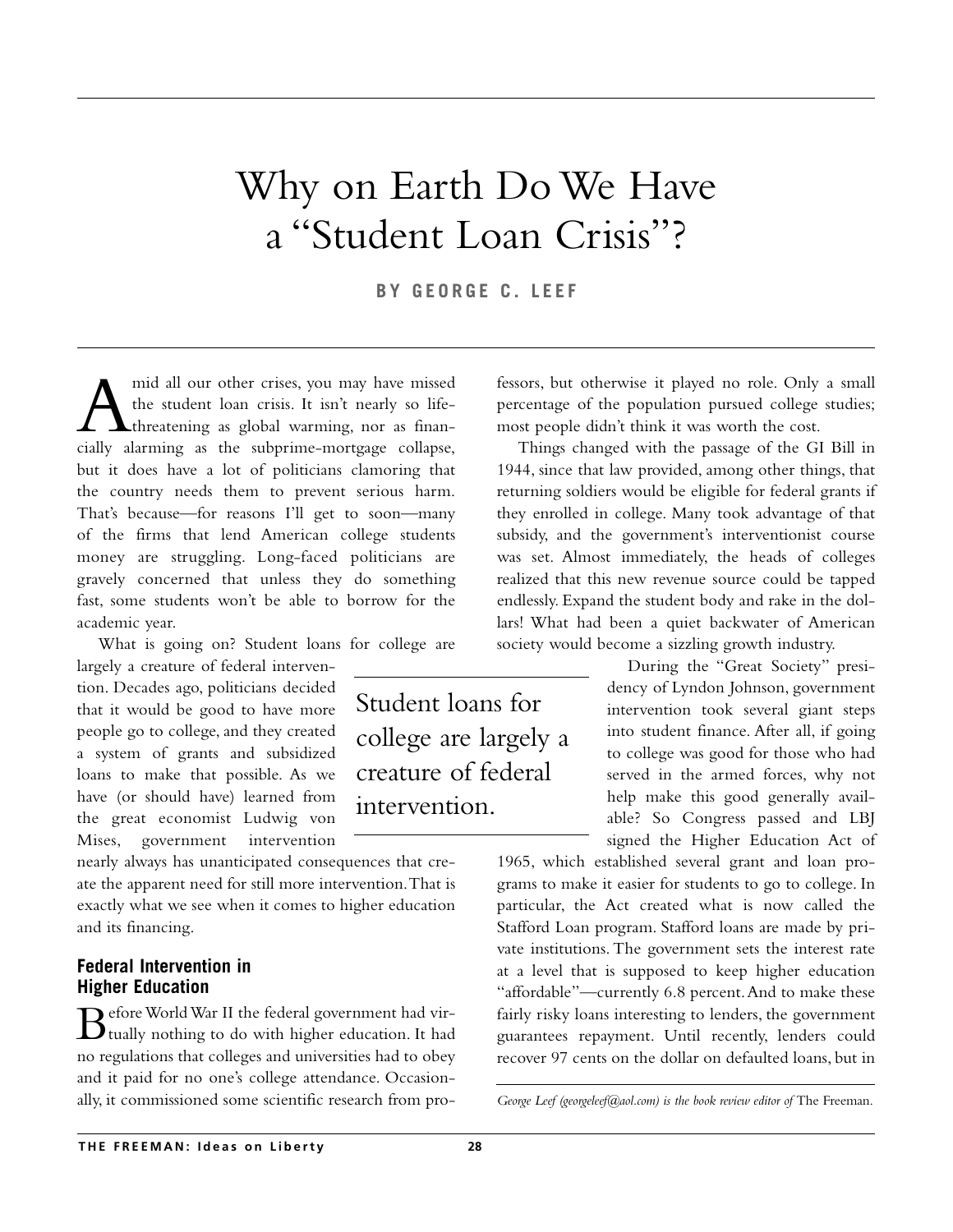2007 Congress cut that to only 95 cents. (More on that later.)

With subsidies now flowing for a wide swath of the college-age population, expansion really took off. Before World War II, only 10 percent of high-school graduates enrolled in some sort of higher education. By the 1990s that figure was 70 percent. Americans were getting hooked on higher education and the idea that without a college degree a person would be hopelessly mired at the bottom of the labor market. It didn't particularly matter *what* one studied or how diligently. Simply having a college degree was assumed to guarantee at least a good middle-class job.

# **Credential Inflation**

The college mania was also fed by employers. First, with an ever-growing pool of people with college degrees to choose from, many firms adopted personnel

policies that made the possession of a college degree a requirement for applicants—even for jobs that could easily be learned by anyone with a decent high school education. As James Engell and Anthony Dangerfield write in their book *Saving Higher Education in the Age of Money*, "Another reason students and parents

choose as they do is that the United States has become the most rigidly credentialized society in the world. A B.A. is required for jobs that by no stretch of the imagination need two years of full-time training, let alone four."

Presumably, college graduates are somewhat more reliable and easily trained than people with only highschool diplomas, so if there is a large enough number of applicants with college degrees, employers don't have to bother with people who don't have them.

The second reason for credential inflation is that in 1971 the U.S. Supreme Court issued a ruling (*Griggs v. Duke Power*) saying that if companies use aptitude testing to screen potential employees, they must be prepared to show that their tests are precisely calibrated to the needs of the job. Otherwise, they will be guilty of employment discrimination if their tests screen out minority workers who might have been able to do the

The United States has become the most rigidly credentialized society in the world.

work. Rather than face discrimination suits by the federal government, most employers started using a less precise but legally safe method of screening applicants—college degrees.

So thanks to the "generosity" of Congress and the Supreme Court's willingness to unleash the demon of litigation, college degrees became more and more sought after. Politicians could not resist the urge to buy votes from families with college students (and children who might be heading for college) by increasing the size of federal grants and loans so as to make college "more affordable." Not surprisingly, college administrators realized that when the subsidies went up, they could charge more in tuition. After a few years of tuition increases, politicians would proclaim that subsidies had to be raised to keep college "affordable" and to "increase access" for students.The subsidy dog was chasing its tuition tail. Our already

> bloated higher-education sector just kept happily growing, ingesting everincreasing amounts of borrowed money.

> A volcano erupted in 2007 that sent shockwaves through the studentlending industry. New York's attorney general, Andrew Cuomo, who was investigating allegations of corruption

in the industry, said he had uncovered a mass of favoritism and underhanded dealing. For example, many of the lenders had established cozy relationships with college officials; the lenders bribed them to refer students to the lenders for financial aid. Some top financial-aid officials at major universities had profited through their stock ownership in firms they put on their schools' "preferred lender" list. Those practices were nothing new, but previously the lenders had managed to protect their sheltered high-profit business through their political influence.

Writing in April 2008, Peter Wood, executive director of the National Association of Scholars, summed up the situation: "The 'free market' in this case was never anything close to lean and efficient. To the contrary, it was (and still is) inefficient and frequently corrupt, dominated by players who found it easy to bribe college officials, wring favors from politicians by means of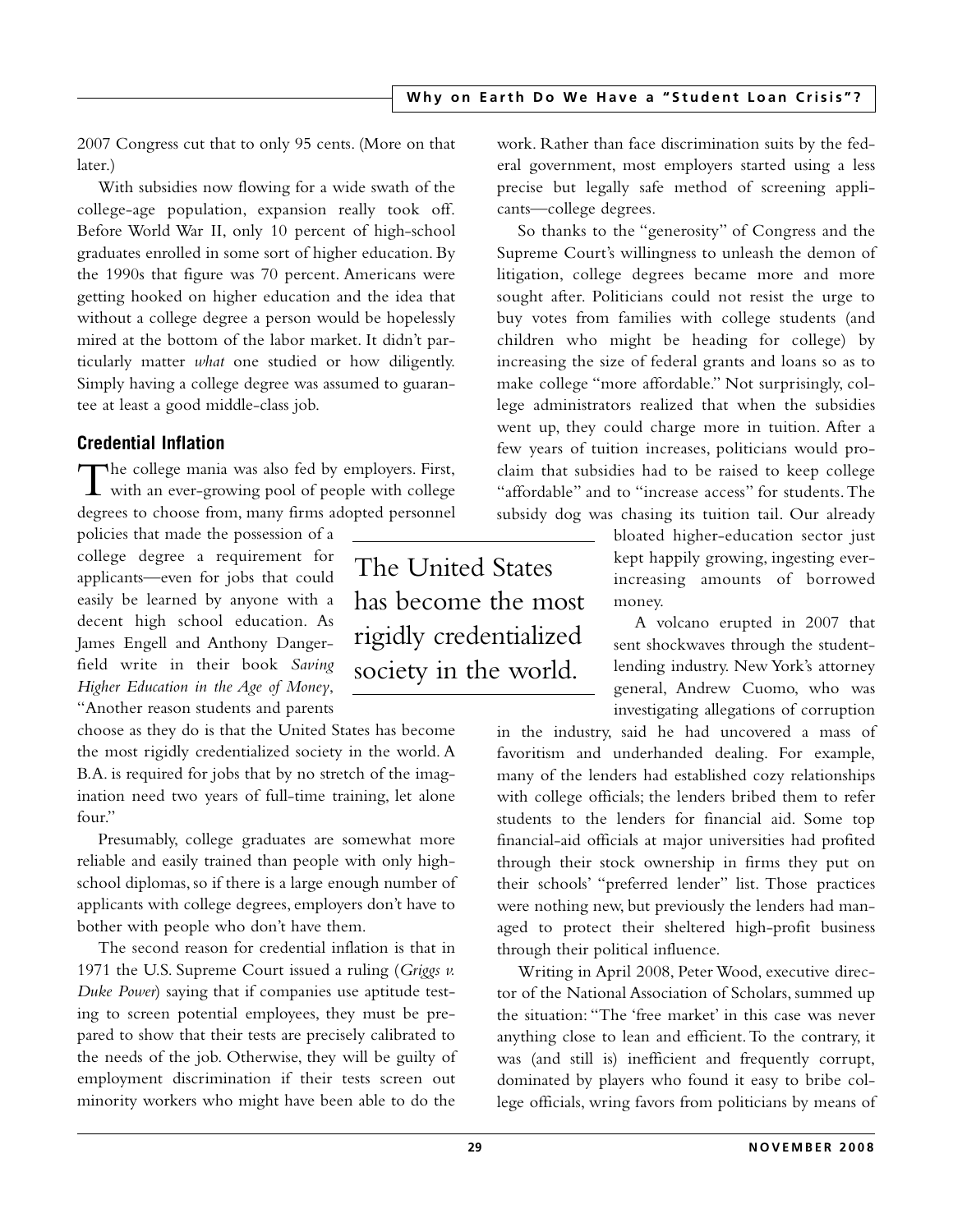#### **George C. Leef**

campaign contributions, bilk the Department of Education, and live off generous subsidies."

Cuomo's revelations brought swift political retribution from the Democrats who had taken control of Congress following the 2006 elections. Capitalizing on the bad odor in which the student lenders had put themselves, Congress passed the College Cost Reduction and Access Act of 2007. The bill, which President Bush signed in September 2007, was intended to score political points with angry voters by cutting the lenders' subsidies. No longer would the government cover defaults at 97 cents on the dollar; the new law reduced that to only 95 cents. (Defaults were as high as 20 percent in the early 1990s,

but currently are around 5 percent.) Among other provisions, the loanorigination fees lenders pay the government were doubled, and the allowable interest rate on federally backed loans was cut from 6.8 percent to 3.4 percent. In one fell swoop, the bad lenders were spanked and college was made more affordable for students.

Remember, though, what Mises said about intervention—always expect some unexpected reactions. That's what happened in the studentlending industry.

### **A Fateful Coincidence**

The developments in the student-<br>lending industry happened to coincide with the cataclysm in the subprime-mortgage business. (There

are strong similarities between the two. In both, government policy was responsible for the overexpansion of an industry that became dependent on cheap credit.) When the financial markets suddenly became leery of packages of mortgage loans that looked bad, causing some of the big mortgage lenders to take huge losses, the markets also became leery of packages of student loans. Big lenders that had counted on selling bonds backed by student loans found investors giving them the cold shoulder. Also, quite a few announced that they were exiting the student-loan business because Congress has taken the profit out of it.

If the government had never blundered into the studentlending business, no doubt there would be much more reliance on market mechanisms than we now have. Freedom works when people bother to try it.

Therefore, last spring the "student loan crisis" appeared—at least in the minds of politicians.Talk that some students might be unable to obtain loans was enough to cause another flurry of action. Bills named the Ensuring Continued Access to Student Loans Act were introduced in both the House and Senate in April with overwhelming bipartisan support and passed as rapidly as possible. President Bush signed the legislation on May 7 to the applause of Democrats and Republicans alike.This Christmas-tree bill does a lot of costly things to shore up the student-loan industry and further subsidize students who go to college. Most important, it authorizes the Department of Education

> to bail out the student lenders by buying up the portfolios of loans they couldn't sell in the market. Other provisions expand student eligibility for "need-based" aid, allows parents who have taken out federally guaranteed, low-interest PLUS loans to defer payment until six months after their children graduate, and increase the amount of direct student lending the federal government does.

> In other words, the politicians used the "crisis" they created as an excuse to throw still more taxpayer money into the black hole of college subsidies.

> Is there any alternative? Most people are so accustomed to thinking that government is *the* solution to every problem that they can't imagine any-

thing else.There is at least one college—Hillsdale—that runs a successful student-aid program without taking a single dollar of government money. If the government had never blundered into the student-lending business, no doubt there would be much more reliance on market mechanisms than we now have. Freedom works when people bother to try it.

Intervention in the free market always leads to problems, and politicians invariably try to solve those problems by ratcheting up the degree of intervention. Here we have a perfect illustration.As the result of the College Cost Reduction and Access Act and the